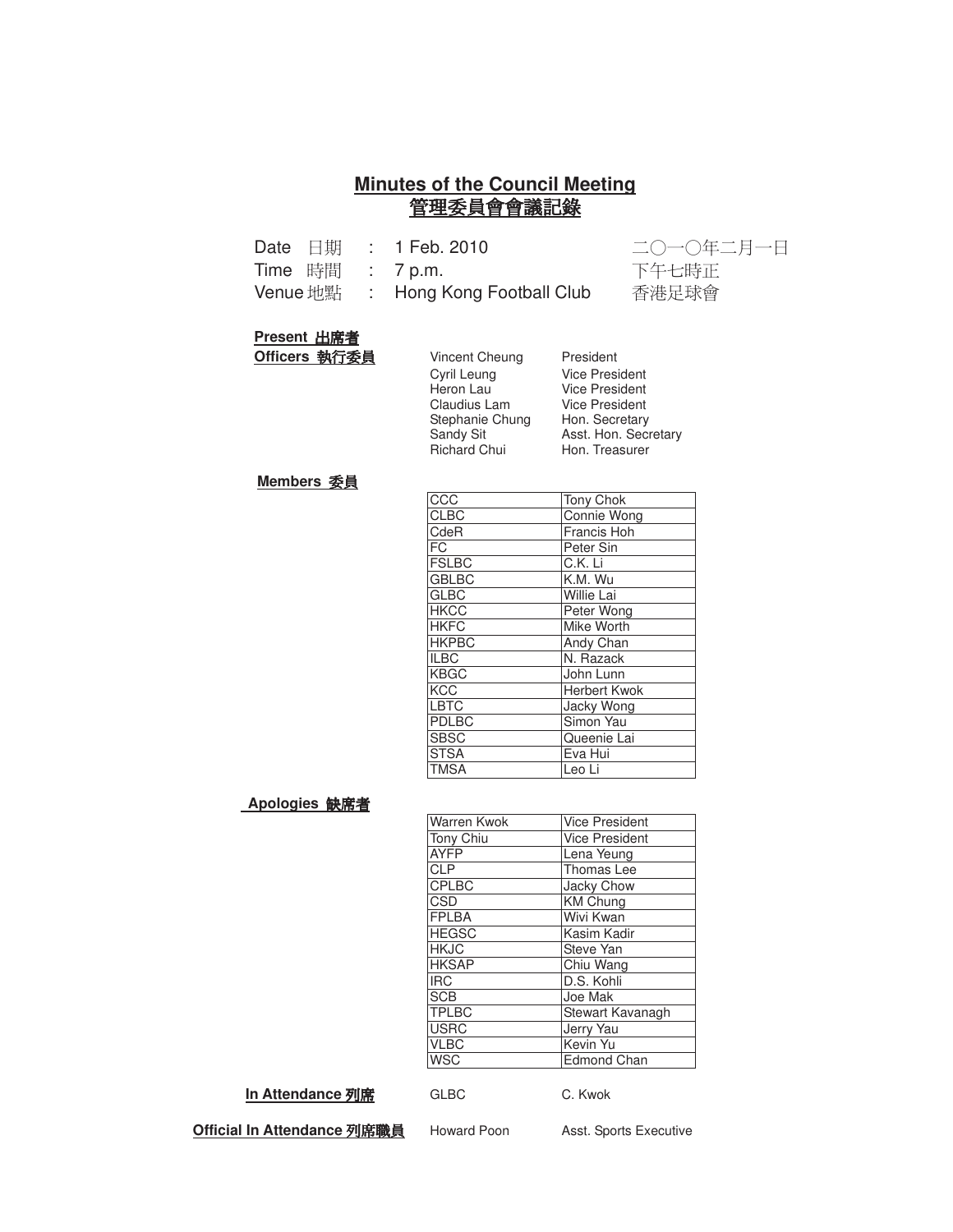# **1. CONFIRMATION OF PREVIOUS MINUTES**

The minutes of the previous meeting were confirmed.

#### **2. MATTERS ARISING**

- 2.1 The President met with the proposed National Triples and Singles events sponsor "18 Property Agency Ltd" but no decision was made yet.
- 2.2 The Association has nominated Eric Chan for the Hongkong Bank Foundation Coaching Awards.

#### **3. CORRESPONDENCE**

The Hon. Secretary read out the main correspondence received since the last meeting.

- 3.1 31.12.09 received an invitation from World Bowls inviting HK to send representatives to the World Champion of Champions in Nov. 2010 on Norfolk Island.
- 3.2 28.1.10 received an invitation from Macao Lawn Bowls General Association inviting HK to send four male teams to the  $4<sup>th</sup>$  China-HK-Macao Invitational Tournament in April.

#### **4. TREASURER'S REPORT**

4.1 Outstanding receivables as at 1 Feb. 2010 was presented. Clubs were reminded to settle as soon as possible amounts that were outstanding, especially those over 90 days.

#### **5. NATIONAL LEAGUE**

- 5.1 League Panel reported their rulings on HKYDT-A for their late result verification.
- 5.2 League Panel reported their findings and recommendations about the complaint from GLBC.
- 5.3 The Drawing of Rinks procedures were revised and effective immediately.
- 5.4 The proposal to revise the bye-laws on League Panel responsibility and formation was approved.
- 5.5 Premier League 2010 would be open for entry after the meeting. Entry deadline is 10-March. Fixture will be approved in next Council meeting. Tentatively the league will start on 24-April.
- 5.6 Convenors were reminded to observe the Conditions of Use issued by LCSD when using Ap Lei Chau. All agreed that NO food and drinks within the bowling area, except water.

#### **6 NATIONAL COMPETITIONS**

#### 6.1 Report tabled.

6.2 The convenor of HKFC suggested HKLBA to secure sufficient greens for the Champion of Champions event in future to avoid players playing on same rink.

# **7. DEVELOPMENT**

Nil.